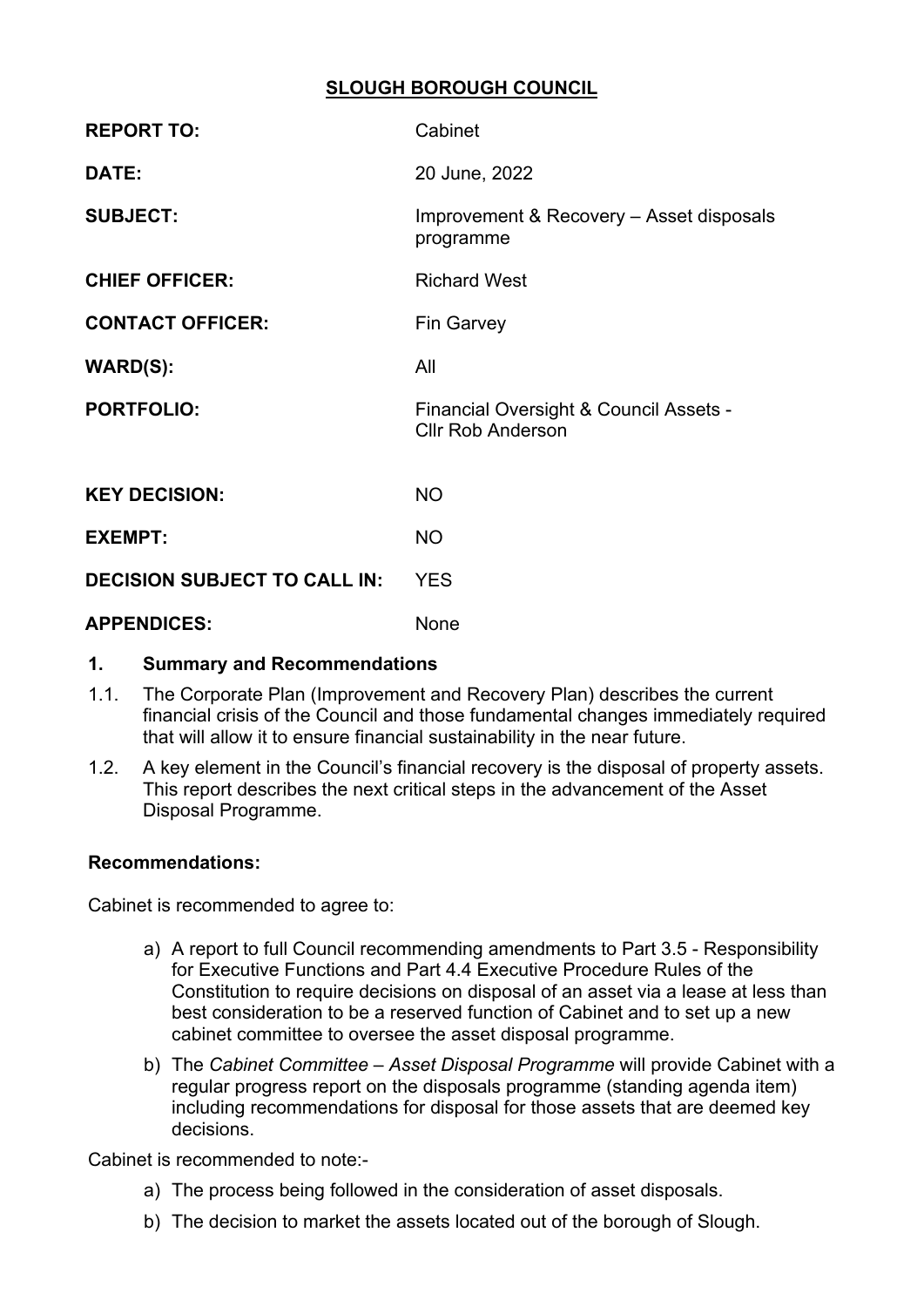#### *Reason:*

1.3. Timely proceeds from the sale of Council assets are fundamental to the fiscal recovery of the Council and providing long term financial stability.

# **Commissioner Review**

*"Asset disposal is a fundamental component of the Improvement and Recovery Plan. This process will need to be managed at pace to avoid adverse financial consequences."*

## **2. Report**

## *Introduction and Context*

- 2.1. The proposals within this report update Cabinet on new governance structures which establish an effective, robust and transparent assets disposals programme to ensure the Council maximises value from disposal of its assets and follows due process. It is expected that a report will be taken to full Council in July on the new cabinet committee following consideration of the changes by the Member Working Panel on the Constitution.
- 2.2. The Council's financial position is unsustainable. The Council has developed a significant asset portfolio, both within and outside the Borough, which has been financed by debt. A phased asset disposal programme could realise capital receipts in the region of £600m over the next five years to finance Capitalisation Directions, repay external loans and reduce borrowing to sustainable levels by 1 April 2027.

#### *Governance*

- 2.3. The effective delivery and governance of the Asset Disposal Programme will also require the Council to put in place additional measures which will enable the Council to deliver these capital receipts in a timely manner with effective oversight. It is proposed that the formal governance structures of the Council are amended in two ways to ensure elected members have proper oversight:
	- (1) The constitution be amended to set up a Cabinet Committee focused specifically on the Asset Disposals Programme to allow a more focused review and debate on specific proposals and to make recommendations to Cabinet.
	- (2) For decisions to enter into a lease for land at less than best consideration to be a reserved function of Cabinet, with the exception of land which is being disposed of in accordance with a statutory obligation, for example HRA residential properties disposed of under the Right to Buy or leases to academies as part of an academy conversion
- 2.4. The responsibility for executive functions confirms that Cabinet will make certain more strategic decisions unless these are specifically delegated to an officer on a case-by-case basis. This includes disposal, acquisition and/or appropriation of property for rationalisation of the Council property portfolio or for the facilitation of development initiatives outside of agreed disposal or acquisition policies and making key decisions as defined by Article 13. A key decision is defined as: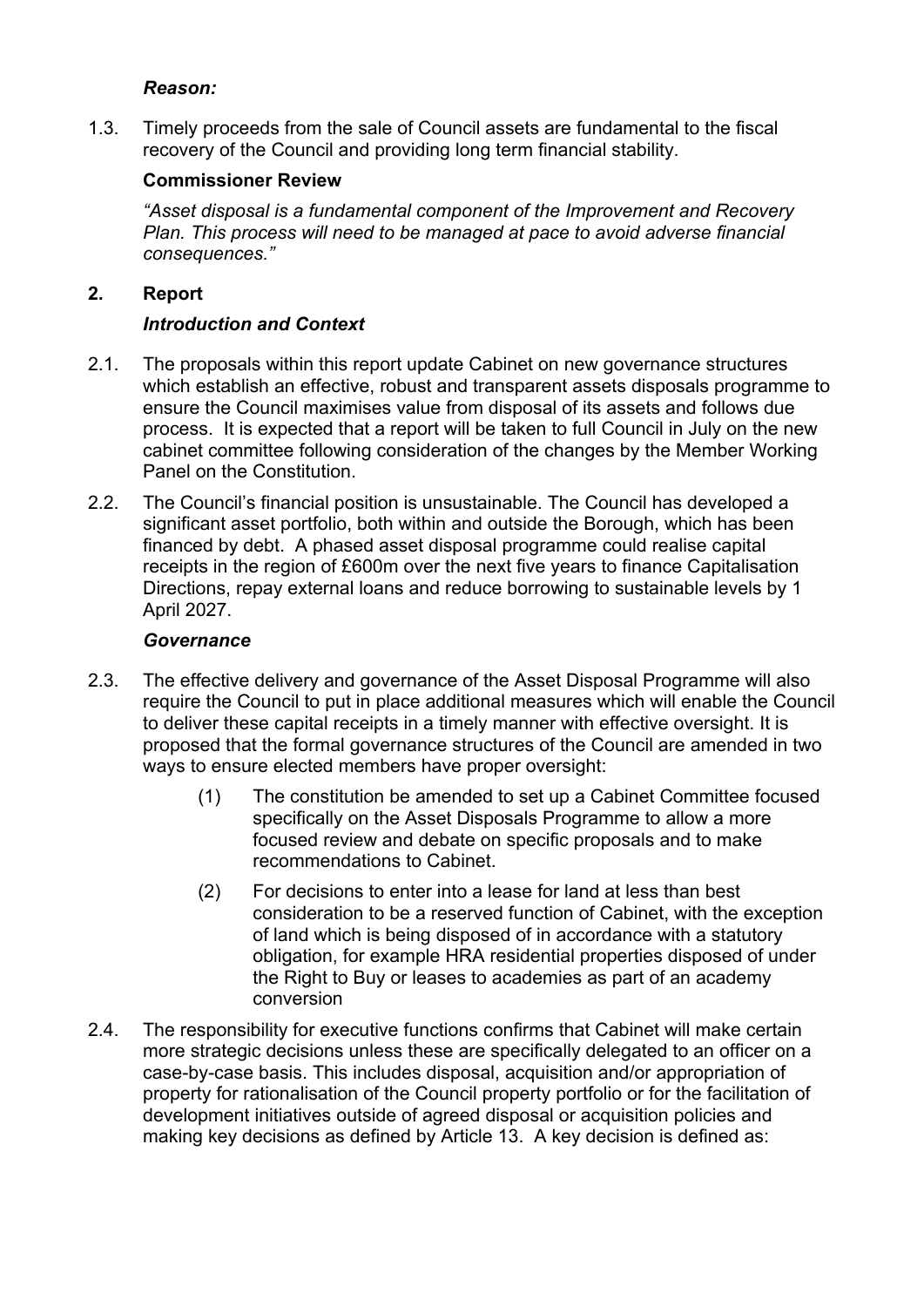*an Executive decision which:*

- (a) is likely to result in the Council incurring expenditure which is, or the making of savings which are, significant having regard to the Council's budget for the service or function to which the decision relates,
	- or
- (b) is likely to be significant in terms of its effects on communities living or working in an area of two or more wards of the Borough.
- 2.5. At Cabinet on 21 June 2021, members took the following decisions in relation to property assets held in the General Fund:
	- Delegate authority to the Executive Director of Place in consultation with the appropriate lead member, after consultation with the S151 and Monitoring Officer to dispose of assets up to a value of £1m (exclusive of any applicable VAT) subject to proper legal and valuation advice.
	- All asset disposals above £1m will be presented to Cabinet under separate report(s), for approval.
- 2.6. Cabinet should therefore take decisions to dispose of all assets over £1 million as well as any assets where the disposal is deemed to be significant in terms of its effect on communities living or working in an area of two or more wards. Officers will consult with ward members, as well as relevant lead members, to understand the importance of a particular asset to the local community to inform whether an officer should take a decision under delegated authority or not.
- 2.7. To ensure further oversight, it is proposed to set up a cabinet committee to receive update reports on officer delegations and to review proposals and make recommendations to Cabinet. This committee will be able to take decisions on disposals that are not deemed to fall into the category of a key decision but are deemed to be one that requires a decision at member level.

# *Options considered*

- **A)** To retain the delegated authority agreed at Cabinet on 21 June 2021.
- **B)** To retain the delegated authority agreed at Cabinet on 21 June 2021, namely, but have an additional oversight by setting up a cabinet committee. In addition it is recommended that Cabinet takes decisions to dispose of any asset under a lease where this is at less than best consideration, with the exception of disposals that are required to fulfil a statutory obligation.
- 2.8. Option B is recommended, and the relevant parts of the Constitution will be amended and presented to full Council for a decision at its July meeting. The Leader will appoint members to this committee.

### *Asset Disposals Working Group*

2.9. An Asset Disposals Working Group has been established to exercise additional oversight of the disposal programme, ensuring that sufficient evidence of how best consideration will be obtained is produced and to ensure that disposal targets are on track to be achieved.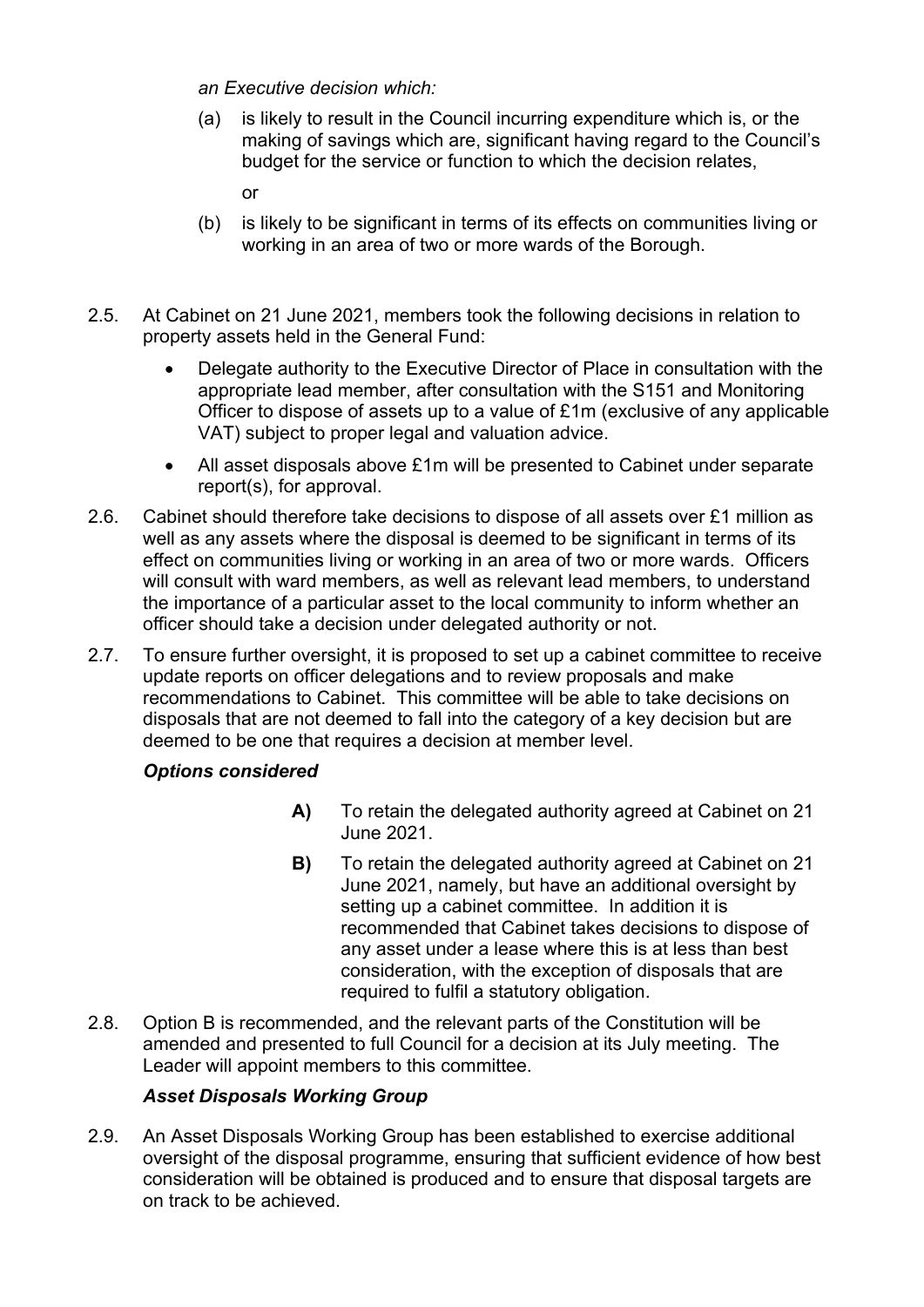- 2.10. The group will review all lease renewals, rent reviews and all proposed disposals, and will make recommendations. It has established pro-forma templates for the presentation of information evidence "packs" for consideration.
- 2.11. The group will review property assets identified as surplus and may recommend assets to be marketed for sale in advance of the Disposal Strategy approval.
- 2.12. All disposal decisions will be either under delegated authority to the Executive Director of Place or by elected members. All decisions taken under delegated authority will be reported to the Cabinet Committee and/or Cabinet.
- 2.13. The Asset Disposals Working Group has set up a group mailbox (AssetDisposalsTeam@slough.gov.uk) to list and manage all expressions of interest on specific sites.
- 2.14. The working group will provide regular update reports to both the Finance Board and the Improvement and Recovery Board for the purposes of oversight. These boards, together with the working group, are corporate groups to ensure that there is proper debate and consultation of assets. The working group is currently chaired by the Lead Commissioner; however, it is envisaged that this will change once additional officer resource is brought in at a senior level. None of these groups are decision-making and therefore all decisions will be made by the Executive Director of Place or by elected members.
- 2.15. Officers with the assistance of the Strategic Property Advisor, Avison & Young, will prepare regular updates for Cabinet summarising progress made to date on asset disposals together with details of recent completions, sites under offer and current marketing activities and proposed disposals for approval.

#### *Asset disposal processes*

- 2.16. The Council is required to obtain best consideration for each disposal, the June 2021 Cabinet report set out the following process for the disposal of General Fund land.
	- 1) Identify Assets for Disposal
	- 2) Legal Report on Title
	- 3) Asset Valuation
	- 4) Methods of Disposal
	- 5) Officer Delegation/Member Approval
- 2.17. Where assets are currently being used for delivery of services in accordance with statutory duties, the Council will undertake a service review and where required take a decision on changes to the service prior to making any decision to dispose of the asset.
- 2.18. It is further incumbent on the Council to retain sufficient evidence to demonstrate how best consideration demonstrate has been achieved. Such evidence may include:
	- Report into the title of the asset and any legal site constraints.
	- An independent valuation report confirming what the best consideration reasonably obtainable is for the site taking account of the legal site constraints report. The valuation should be an unrestricted valuation as required by the Technical Appendix to Circular 06/2003.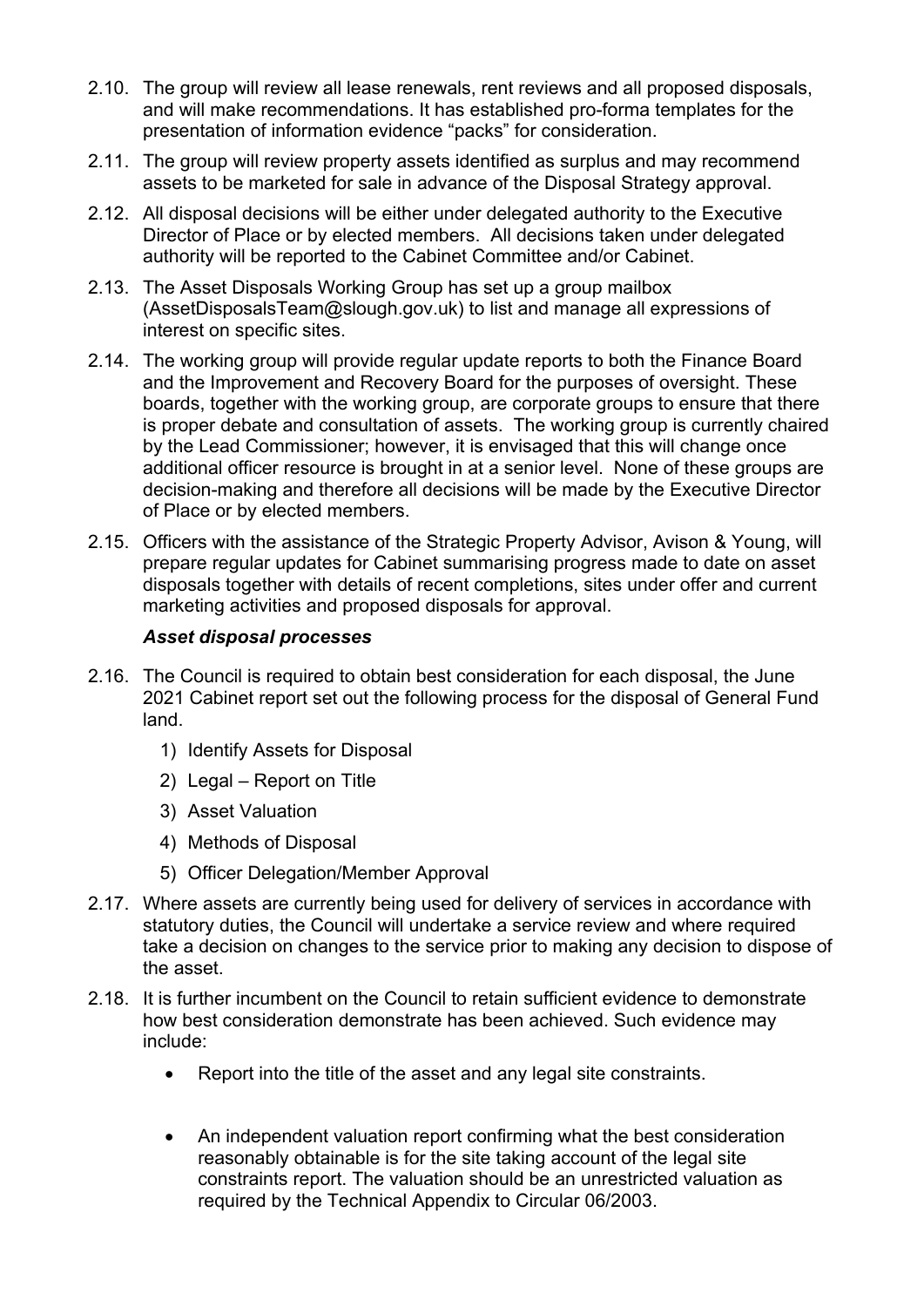- An option appraisal, to confirm which marketing and disposal strategy is likely to yield best results by correctly targeted marketing to identify and inform all potential buyers.
- 2.19. Marketing and negotiations with potential purchasers should not be entered into until the outcome of the legal due diligence is known and unsolicited offers from prospective purchasers should not be accepted without the above process having been fully undertaken and sufficient evidence obtained.
- 2.20. All disposal decisions should also consider the wider financial implications to the Council before proceeding with a transaction. e.g. revenues receivable, associated costs and borrowing costs.
- 2.21. To ensure that the Council's asset disposal processes meet these key requirements, the following will be completed, carried out and take place respectively:
	- Deeds and documents all property records are indexed, accurate and up to date, to expedite future asset disposals.
- 2.22. The evidence to support the disposal decision will differ per site and be dependent on the legal status of the land, however this evidence should be sufficient to show that due process has been followed and that the Council has achieved best consideration for the asset.

#### *Strategic Property Advisor*

- 2.23. On 20 September 2021, Cabinet agreed that the Council should seek external support from organisations with a successful track record in developing and implementing asset disposal strategies across a range of asset types, values and geography. The Council does not have the capacity or the required experience to oversee a large-scale asset disposal programme of this nature.
- 2.24. A business case for securing external support was approved by the Procurement Board on 7 October 2021 and the Homes England Framework was selected as representing the most appropriate procurement route. This Framework lists 19 suppliers who have already been vetted in terms of:
	- Technical competency
	- Previous experience of working with local government, and
	- Capacity to successfully manage complex, high-profile disposal projects.
- 2.25. Following expressions of interest from five suppliers, an Invitation to Tender was issued and a Procurement Evaluation Team was established to evaluate formal tenders once received.
- 2.26. A selection of preferred candidate was made on 21 February 2022 and further to a standstill period, Avison & Young were confirmed as the Strategic Property Advisor.
- 2.27. The Avison & Young appointment has been commissioned in two phases.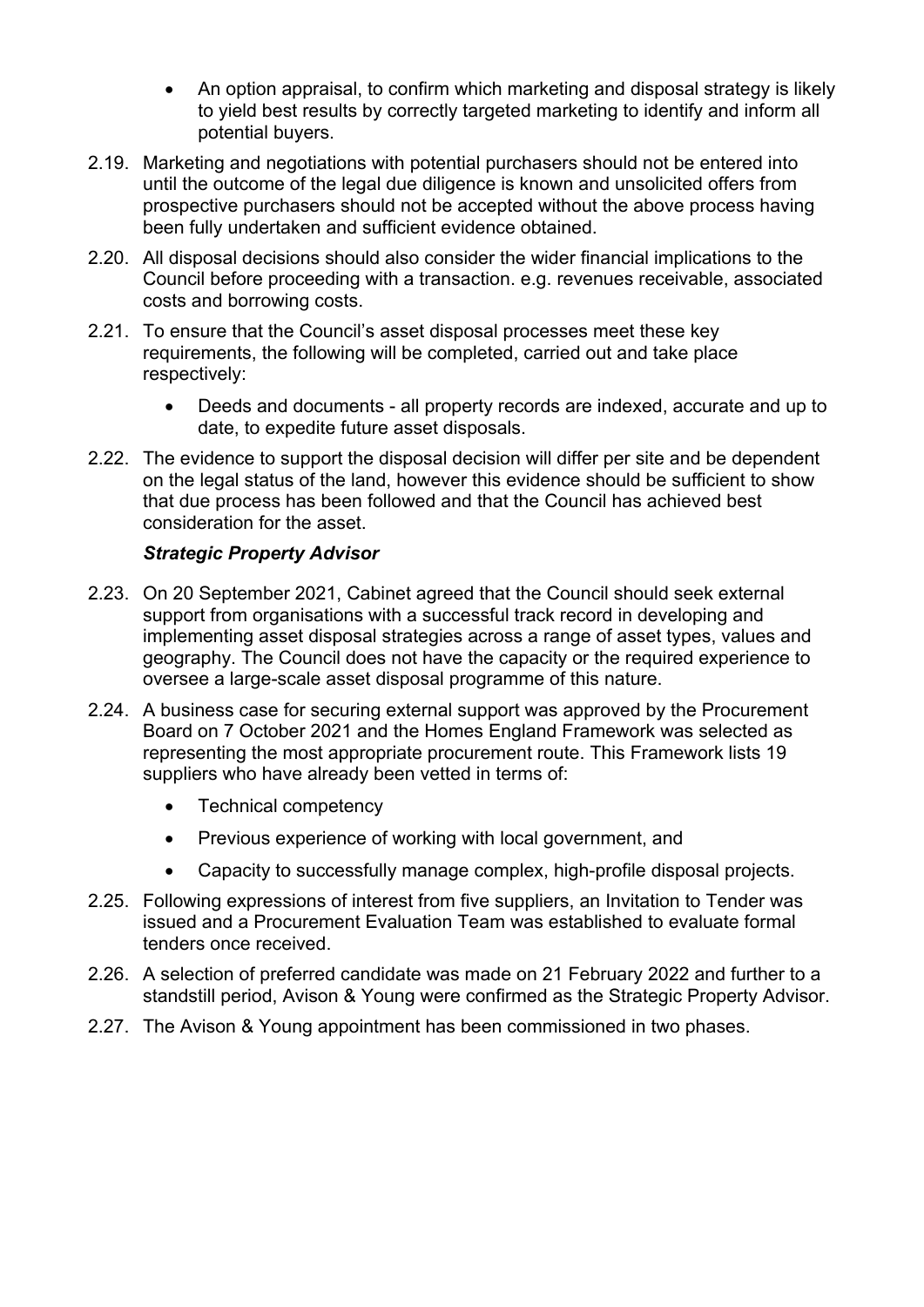Phase I - to prepare, for approval, a Disposal Strategy that will consider all Council property assets. Note the Disposal Strategy is planned to be complete by the end of June 2022.

Phase II – Implement the sale of assets as instructed by the Executive Director for Place & Community on consideration of recommendations from the Asset Disposals Working Group.

- 2.28. Avison Young have commenced work on the Phase I strategic review of our total asset portfolio which will inform the Council in organising, categorising and structuring a suitable and considered disposals programme. This will result in a substantial number of assets being brought forward for approval to dispose. Each proposed disposal will be robustly scrutinised to ensure that Best Consideration relevant to the circumstances of each case is achieved and that the Council's wider financial implications are considered.
- 2.29. In order to realise capital receipts of at least £100m in the current financial year, a short-list of 'Assets Held for Sale' is being identified to be in the first wave of this programme. This list includes the four Out-of-Borough assets and a number of more recently acquired assets which have now been instructed for legal due diligence and progressing to market. Other assets will be identified as part of the Disposals Strategy and additional reports.

### *Out of Borough and other Assets*

- 2.30. Following an initial consideration to reduce the Council's capital debt, a review of the 4 Council owned Out of Borough Assets has been carried out by Avison Young.
- 2.31. On the 25 April, Avison & Young were instructed by the Executive Director of Place to bring forward the marketing of the 4 Out of Borough Assets.
- 2.32. It is also expected that other sites that have had a number of enquiries, may be brought forward for marketing in the short term.
- 2.33. It is recognised that some sites that have a community value will need to be considered for disposal. This includes sites where there are rent arrears and where action needs to be taken to recover the property from the current occupants. One particular site is Windmill Road occupied by a voluntary sector body. The Council will consider its equality duties when making decisions and where the disposal of the asset is deemed to be significant in terms of its impact on more than one ward. the decision on disposal is reserved to elected members.
- 2.34. Some assets can be classified as assets of community value. These are buildings or land where the main use has recently been or is presently used to further social wellbeing or social interests of the local community and could do so in the future. Social interests include cultural, recreational and sporting interests. The Council maintains a list of assets of community value, which can include assets in the ownership of the Council or third parties. Community or voluntary groups can nominate an asset to be included in the list by completing an application form which is available on the Council's website.

#### *Assets held for Sale*

- 2.35. Further to analysis carried out by Avison & Young, a shortlist of assets which are ready for disposal in the current financial year is being compiled.
- 2.36. The criteria for classifying an Asset as Held for Sale are set out in paragraphs 4.9.2.12-14 of the Code of Practice on Local Authority Accounting in the United Kingdom. These are: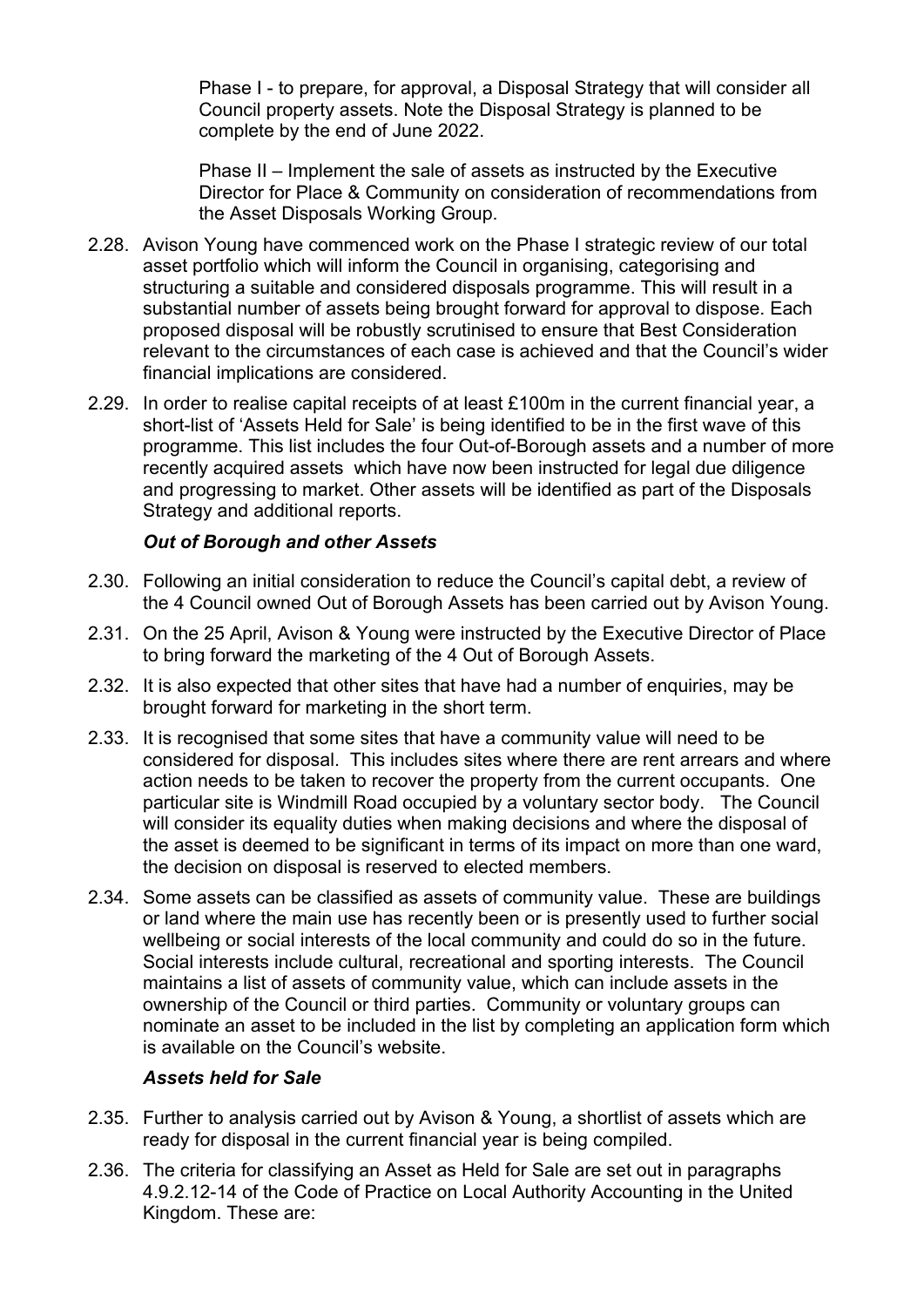- 1) The carrying amount will be recovered principally through a sale transaction rather than through continued use;
- 2) The asset (or disposal group) must be available for immediate sale in its present condition subject only to terms that are usual and customary for sales of such assets (or disposal groups)
- 3) The sale must be highly probable which means:
	- i. the appropriate level of management must be committed to a plan to sell the asset (or disposal group),
	- ii. an active programme to locate a buyer and complete the plan must have been initiated
	- iii. the asset (or disposal group) must be actively marketed for sale at a price that is reasonable in relation to its current fair value
	- iv. the sale should be expected to qualify for recognition as a completed sale within one year from the date of classification, except as permitted by paragraph 9 of IFRS 5, and actions required to complete the plan should indicate that it is unlikely that significant changes to the plan will be made or that the plan will be withdrawn

## *Office Accommodation*

2.37. A key asset category requiring substantial analysis internally is the Council's requirement for office accommodation. Work has commenced on developing a specification of office space which will overlay current space requirements with future service reviews to determine actual need. This will inform business cases on current assets including Observatory House and St. Martin's Place. These business cases will also be informed by reports prepared by Avison Young on these assets.

### *SUR*

2.38. Following an Options Review undertaken at the end of 2021, significant progress has been made on the disposal strategy for a number of key sites including Montem, Stoke Wharf and NWQ. All of these sites are subject to an Options Agreement between the Council and SUR. An update report will be provided in July 2020 which will set out the Council's revised strategy for each site, key decisions required, critical milestones in FY 22/23 and the financial and legal implications to the Council.

### **3. Implications of the Recommendation**

### **3.1. Financial implications**

- 3.1.1. Fees paid to external consultants (Avison Young) have already been competitively set through the procurement process. The fees associated with the delivery of the first phase of work are fixed and will be paid on the satisfactory completion of this work. Fees associated with the disposals themselves will be paid on completion and will be deducted at source from disposal proceeds obtained.
- 3.1.2. The financial implications of each asset disposal will be considered on a case by case basis. This will consider capital receipts in addition to the impact on the Council's revenues, costs and borrowing costs.

### **3.2. Legal implications**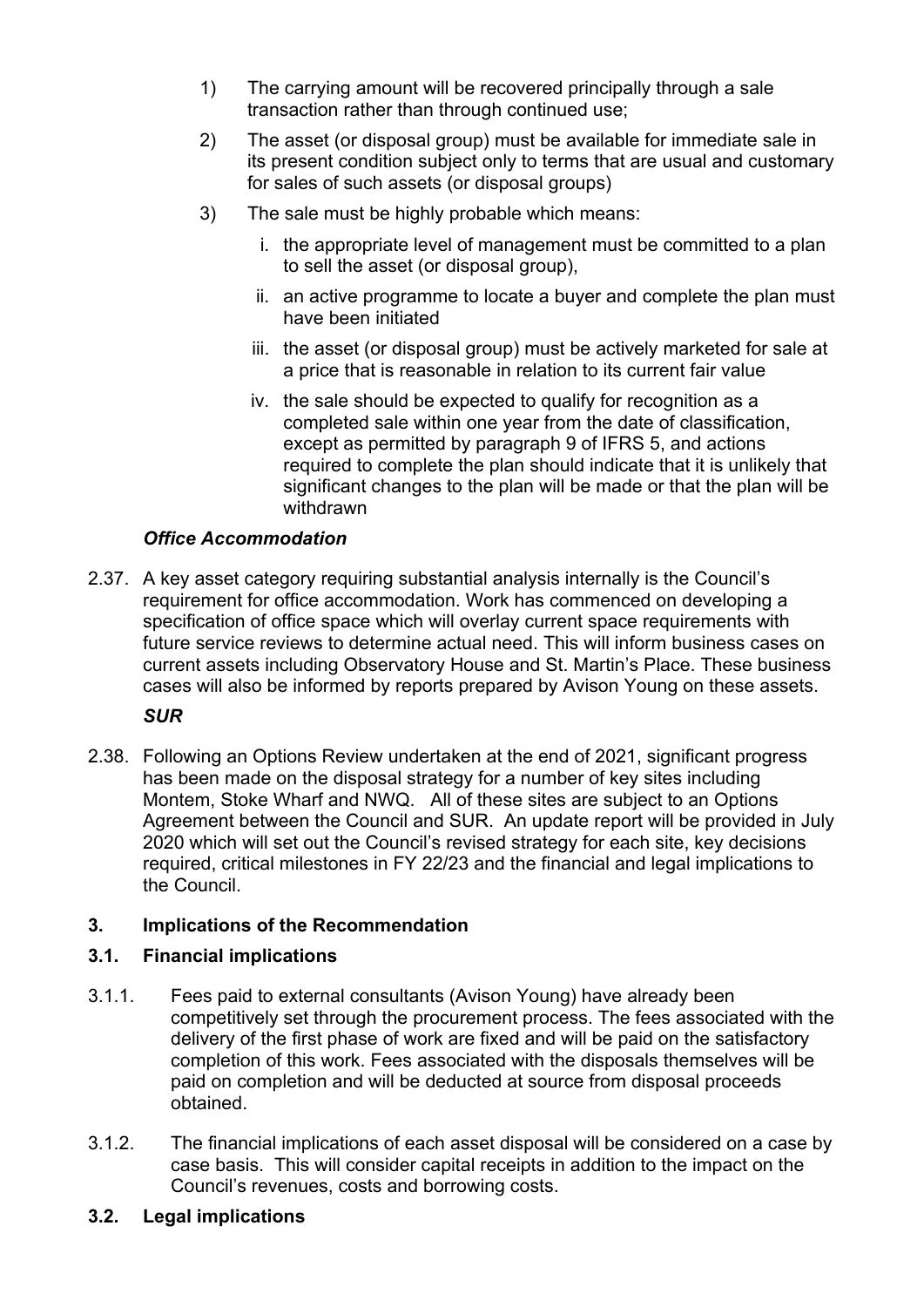- 3.2.1. Local authorities hold land and buildings on behalf of their local communities. In that sense they can be seen as akin to trustees in relation to such land. For this reason, local authorities are under a duty to sell land at the best price reasonably obtainable. Section 123 of the Local Government Act 1972 states that a local authority cannot dispose of its land for a consideration less than the best that can be reasonably obtainable in the market, except with the consent of the Secretary of State. A disposal includes sale of the freehold, granting a lease of 7 years or more, assigning an unexpired term of a lease and granting an easement. Case law has determined that entering into an option to purchase the freehold or a lease is also a disposal and removal of a restrictive covenant may constitute a disposal.
- 3.2.2. There are further procedural requirements to be complied with for specific types of land. For instance if land is deemed to be open space, the Council must advertise its intention to dispose in a local newspaper and consider any objections received. For this reason, it is critical that the Council has a legal report on title and site constraints before considering its disposal strategy for a specific site. This report must be considered by the independent valuers when determining the valuation of the site.
- 3.2.3. In determining best consideration, the only consideration that can be taken into account is that which has commercial or monetary value to the Council. The following are examples of considerations that cannot be taken into account:
- 3.2.3.1. An undertaking to create a number of jobs for people in the area or the desire to retain a particular use that would create jobs for the area
- 3.2.3.2. The desirability of the proposed use of the land for a specific purpose
- 3.2.4. In recognition of the fact that there are certain circumstances when land will be disposed of at an under value, the Secretary of State has issued a number of general consents. However, as the Council is in a very difficult financial situation, consideration would need to be given to the reasons for such a disposal, as it could be legally challenged on rationality grounds. For this reason, all decisions to enter into leases of land at less than best consideration will be reserved to cabinet in the future, unless the disposal is to fulfil a statutory obligation, for instance to comply with the right to buy or to dispose of education land as part of an academy conversion.
- 3.2.5. The Council holds some of its land within its Housing Revenue Account. Section 32 of the Housing Act 1985 provides a power for local authorities to dispose of land held for housing purposes. Disposals cannot be made without consent of the Secretary of State, although there are a number of general consents that can be relied upon. Section 105 of the Housing Act 1985 confirms that local authorities, in their capacity as landlord, shall maintain arrangements to enable those of its secure tenants who are likely to be substantially affected by a matter of housing management to be informed of proposals, to make their views known and for any representations to be considered prior to any decision being taken. Housing management is defined as a matter which relates to (a) the management, maintenance, improvement or demolition of dwelling-houses let by the authority or the provision of services or amenities in connection with such dwelling-houses.
- 3.2.6. The Localism Act 2011 sought to give communities more power to become involved in the way local services were being delivered through community asset